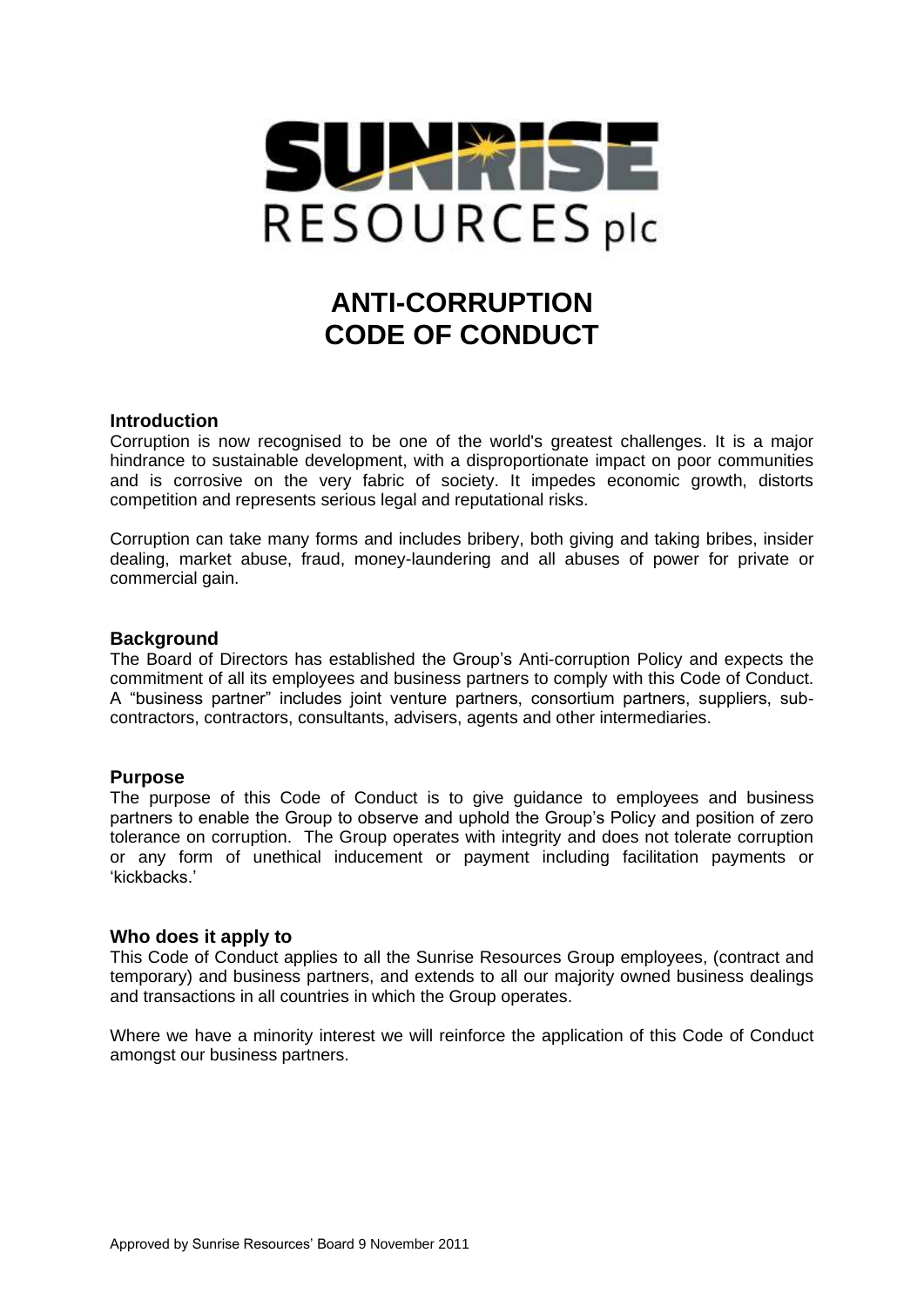# **Bribery Act 2010**

The Bribery Act 2010, came into force on 1 July and is seen as one of the toughest antibribery laws in the developed world and the penalties can be severe for both employees and also the Company.

The Bribery Act 2010 applies to individuals who have a close connection to the UK, regardless of where the offence takes place. The Group companies are also subject to the Bribery Act 2010 and can be liable for the conduct of employees and business partners even if they have no connection to the UK.

This Code of Conduct therefore applies to all employees and business partners.

The Act creates a number of criminal offences which are quite wide. Broadly speaking there are four key offences:-

- Bribing another person
- Receiving a bribe
- Bribing a foreign public official
- Corporate offence of failure to prevent bribery

#### *Jurisdiction*

The Bribery Act 2010, effective from 1 July 2011, extends to England, Wales, Scotland and Northern Ireland. Section 12 of the Act provides that the courts will have jurisdiction over the offences committed outside the UK where the person committing the offence has a close connection with the UK, by virtue of being a British national or ordinarily resident in the UK, a body incorporated in the UK or a Scottish partnership. The Group will uphold laws relevant to countering bribery and corruption in all the jurisdictions in which we operate.

## *What is a Bribe*

The offering, promising, giving, accepting or soliciting a **financial or other advantage** as an inducement for performing a function or activity improperly.

Each offence involves the **intention** that the financial or other advantage involved is to induce or reward someone for improperly performing a function or activity. Bribery can include cash payments, gifts, hospitality or donations.

An offence is also committed if the intention was to influence a foreign public official with the intention to obtain or retain business or an advantage in business.

## **Corporate Hospitality**

This Code of Conduct is not meant to prohibit the giving or receiving modest hospitality providing it is proportionate and is properly recorded. Inappropriate hospitality or hospitality that is not proportionate to any particular relationship is forbidden.

## **Expenses**

All reimbursable expenses should be supported by official receipts.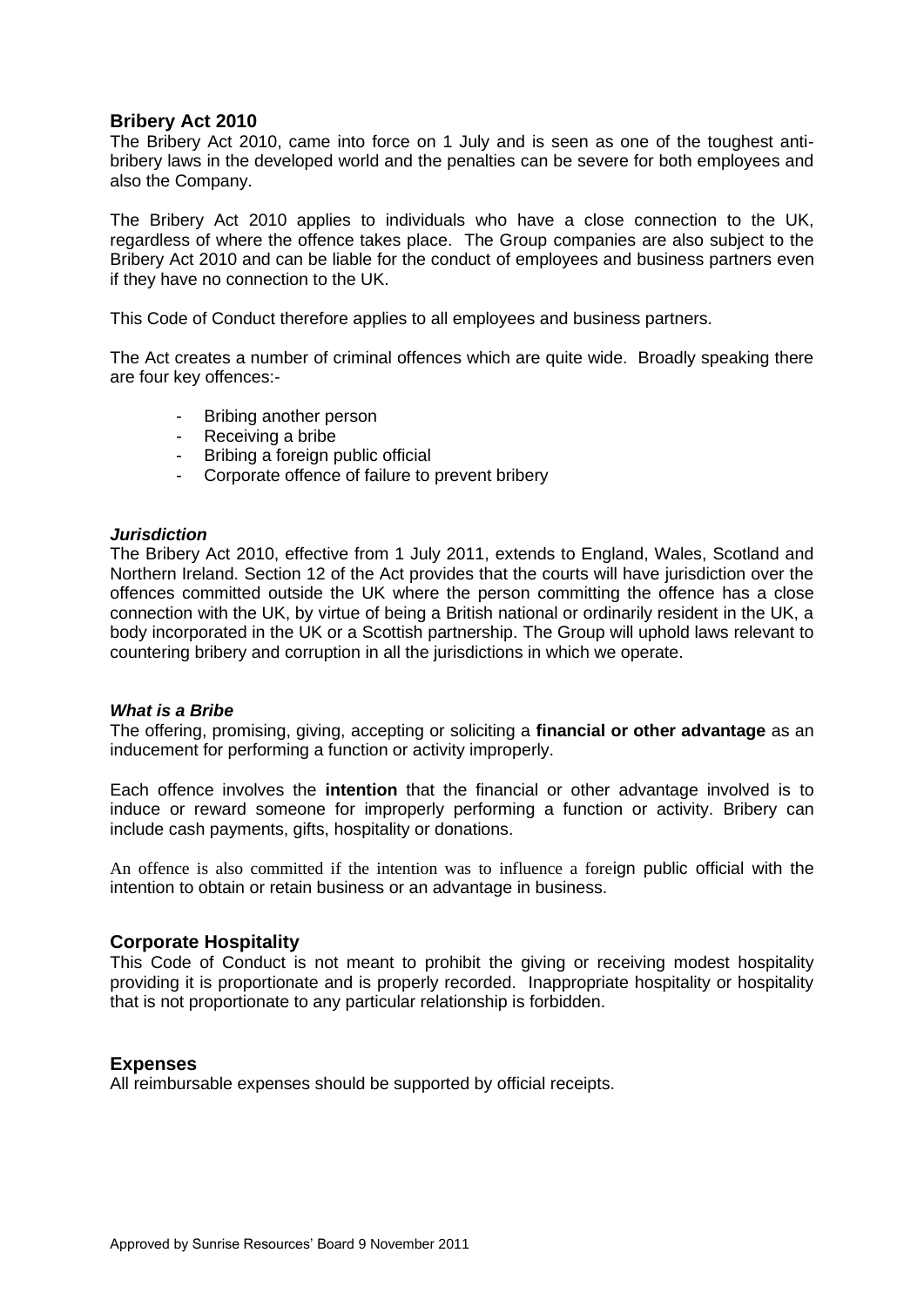# **Gifts**

Modest gifts may be given or received, but they must be declared to the Compliance Officer and must be proportionate. The Compliance Officer will maintain a record of all gifts given to or received by employees to or from third parties. Inappropriate gifts or gifts that are not proportionate to any particular relationship should be refused.

## **Political Donations**

The Company does not make or allow any Political Donations.

## **Charitable Donations**

Charitable donations are only acceptable if they are in line with the Company Policy. All Charitable donations must be reviewed by the Chief Executive and must not be an indirect way of conferring any personal benefit to either an individual or corporate entity, nor can they be used to influence the decision making of an individual or corporate entity on any issue affecting the Company.

## **Trading in Shares**

The Company has implemented a Share Dealing Code, as required by the London Stock Exchange, which prohibits share dealing in certain circumstances. Compliance with this Code is mandatory for all employees.

## **Money Laundering**

Money Laundering, which is the process of concealing the origins of illegally obtained funds, is strictly prohibited. The use of Company funds, assets or employees for any unlawful purpose is strictly prohibited.

## **Conflicts of Interest**

Conflicts of interest arise when personal or business relationships, participation in external activities or interest in another venture could influence, or could be perceived to influence decision making and loyalty to the Company.

If such a conflict does arise, it must be declared in writing to the Chief Executive, who will then ensure that the individual is isolated from decision-making or operation in the area in which the conflict of interest exists.

## **Material Contracts**

The award of Material Contracts, and in particular contracts for procurement of goods and services, should be reviewed by the Chief Executive or the Compliance Officer to ensure compliance with the Company's Anti-corruption Policy.

A Material Contract is one where the value of goods and services concerned exceeds £10,000.

## **Responsibilities**

The Board is committed to ensuring that this Code of Conduct is upheld and if any inappropriate conduct is identified, will take immediate remedial steps.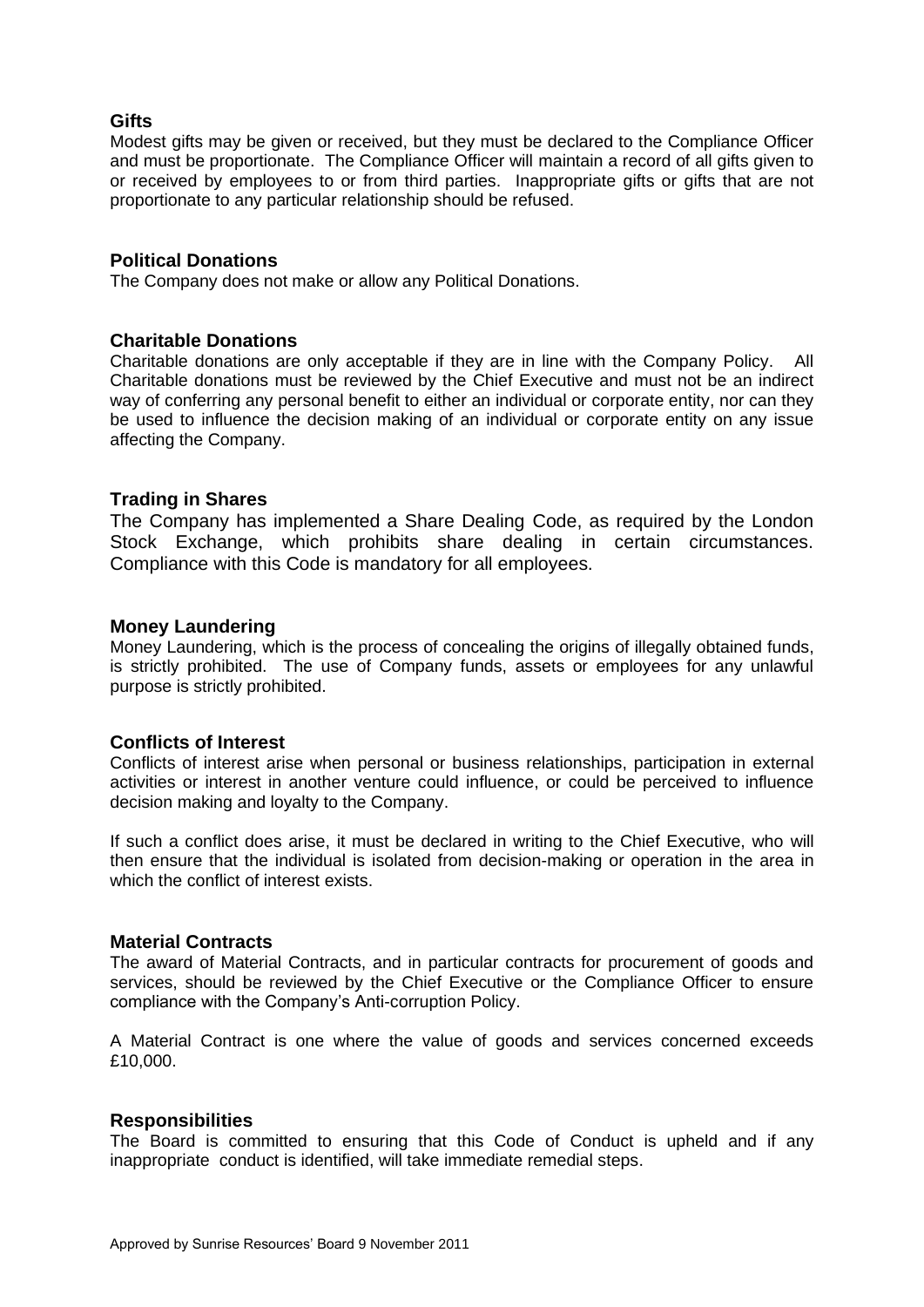The *Chief Executive* has been appointed as the main board director with primary responsibility for implementation, monitoring and review of this Policy and for reporting annually (or more frequently if required) to the Sunrise Resources' Board of Directors on its enforcement.

A *Compliance Officer* has been appointed to maintain a "watching brief" on all financial transactions, hospitality and gifts.

*Employees* are also responsible for the implementation of the Company's Anti-corruption Policy in their own sphere of activity and must not engage in behaviour which might lead to, or suggest operating in conflict with the culture expected by the Group. The prevention, detection and reporting of corruption is the responsibility of all employees throughout the Group.

## **Raising Concerns and Seeking Guidance**

Employees are encouraged to raise concerns about any instance of malpractice, at the earliest possible stage, whether through their own involvement or through the involvement of anyone that the Group has a connection with.

The relevant person to raise concerns to, in confidence, is:

The Chief Executive, or the Compliance Officer or any other Board Member.

## **Consequences of Corruption**

Any employee or business partner who engages in corrupt practice, in addition to any consequences at law, will face disciplinary proceedings within the Company.

## **Further Clarification**

Inevitably, decisions as to what is acceptable may not always be easy. If anyone is in doubt as to whether a potential act constitutes corruption, the matter should be referred to the Chief Executive before proceeding.